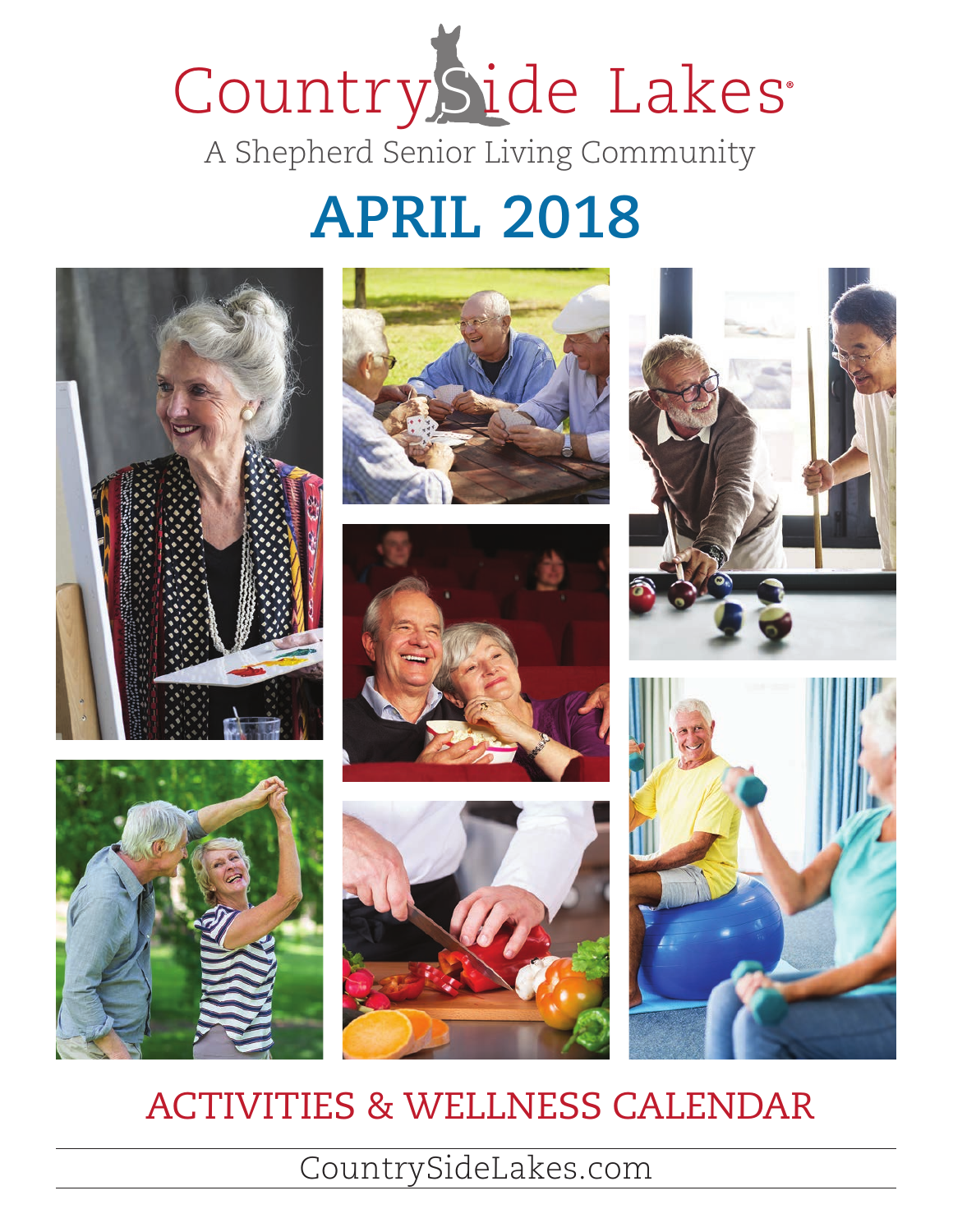# ACTIVITES

#### **ANIMAL THERAPY**

Come pet, snuggle with, and enjoy a variety of animals, including our own community pup, Bella.



#### **AFTERNOON MOVIE**

Join us for popcorn and snacks as we screen everything from classics to new releases.

#### **BEER, BRATS, AND BOYS**

Boys will be boys. Sometimes, we just need a beer, a brat, and a reason to talk "guy stuff." No rules here. Just good times.

#### **BIBLE STUDY**

Enjoy studies through the Bible and other topics of faith.

#### **BILLIARDS TOURNAMENT**

Test your billiards skills amongst your fellow residents. Includes individual, team, and group matches.

#### **BOARD GAMES**

Calling all talented gamers. We challenge you to the classics – from Monopoly and Sorry to oh-somuch more.

#### **BOOK CLUB**

Love to read? Join us as we read and discuss everything – from the classics to today's best selling novels.

#### **BOWLING**

Dust off that ball, find those ugly shoes, and let's go bowling in a local community alley.

#### **CARDS**

Enjoy a variety of card games, including poker, bridge, euchre, canasta, rummy, UNO, Phase 10, and more.

#### **CARDS, COFFEE, & CONVERSATION**

Connect with friends here at CountrySide and in the broader community. We provide the cards and coffee.

#### **CHEF'S TABLE EXPERIENCE**

An out of this world dining experience, including prime meats, fine wines, and seafood. Make reservations in the dining room at least one day in advance.



#### **CHURCH SERVICE**

Worship with your neighbors, as local community churches come on-site to share a service with us.

#### **COMMUNITY ED**

Local professionals teach us how to do a variety of things. These pros range from farmers to lawyers, accountants to engineers. Eventually, we'll cover them all.

#### **COOKIES, CAKES, & CANDY**

Yes, we have devoted an entire activity to these delicious morsels. Join us for baking and tasting.

#### **COOKING CLASS**

Jordan lets loose some secrets to her amazing dishes. Bring an apron for this hands-on experience. Tasters are also welcome.

#### **DARTS**

Check out our electronic dart game and join us as we practice and compete. Includes individual, team, and group matches.

#### **DRAMA CLUB**

If you love being a star, or just enjoy telling stories, you are going to want to join the Drama Club where you can put on skits, short plays and holiday programs for all your friends and neighbors!

#### **EVENING MOVIE**

Join us for popcorn and snacks as we screen everything from classics to new releases.

#### **FRIDAY NIGHT LIGHTS**

Curl up with some good snacks and watch sports, movies, and other TV shows together.

#### **FUN WITH CULINARY**

Be our guest as we celebrate our chef, Jordan. Bring your appetite for this special treat.

#### **HEALTHY EATING**

Oh so much more than a cooking class, this experience shows you how what we put in our bodies impacts our well being.

#### **HOSTING AND ENTERTAINING**

This peek behind the scenes lets you learn how the pros put together such a beautiful dining experience.

#### **HAPPY HOUR**

The name says it all. Join us daily in the Atrium and don't be surprised if Charlie throws in some themes and entertainment.

#### **HAPPY PAINTING**

Create your own acrylic masterpiece over happy hour.

#### PAGE 2 APRIL 2018 APRIL 2018 PAGE 3

Back by popular demand. Croon away to your favorites.

#### **LAKESIDE PARTY**

Weather permitting, we head down to the water and have some fun. On rainy days, we bring it inside.

#### **LIVE ENTERTAINMENT**

Good times for all, brought to you by local magicians, jugglers, children's groups, and musicians.

#### **NEWS TALK**

Join us as we tackle current events with insightful conversation over coffee.

#### **OUTDOOR GAMES**

Weather permitting, we play shuffleboard, bocce ball, croquet, and more.

#### **PERSONAL TRIPS**

Need a ride? We'll take you wherever you want to go.

#### **PINE BOX DERBY**

Were you a Scout as a kid? Or wish you were? Now's your chance to re-connect with some classic fun and challenge the neighborhood kids to a Derby. Family involvement in building your car is welcome.

#### **PLANTING & POTTING**

Have a green thumb? Join us as we beautify our community with live plants and flowers.

#### **POOL PARTY**

Cool off from the FL sunshine or just come outside by the deck and enjoy games, refreshments, and entertainment.

#### **PRIZE PATROL**

Come help us make the day of some lucky resident – maybe even you. It's a surprise party at their place.

#### **PROGRESSIVE PARTY**

Each week we will visit several different locations here at CountrySide – maybe even your suite. At each stop, we sample a treat, play a game, and laugh, laugh, laugh.

#### **PUZZLES**

Everyone likes a good puzzle. It's even more fun with friends.

#### **SINGSPIRATION**

# ALTIVITES

Join us as we start our own CountrySide Lakes choir and sing our hearts out. **SATURDAY NIGHT FEVER** It's the theme party of the week. Join us and let loose with your friends and neighbors. **SHOPPING TRIPS**



Where do you want to go? We're at your service.



**SPORTS TALK** Show off your favorite team apparel and join Charlie in a round table discussion about local, college, and national sports.

#### **STORYTELLING**

Come spin your yarns with us. Or better yet, just come listen to the pros and your fellow amateurs.

#### **SURPRISE!**

This unique event is different every time, depending on who attends.



Bring your creativity and craft a masterpiece in multiple art mediums.

#### **TEA TIME**

Come sample teas from around the globe and learn tips and tricks for brewing that perfect cup.

#### **THEN & NOW**

Join us on Mondays at 2:00 for Then & Now, when we pick a different theme to discuss and show items related to that theme. It's a fun time to reminisce about old and new things. Bring an item to share!

#### **TRIVIA**

Immerse yourself in fun facts about the past, the bizarre, and the unknown with this game of unlimited topics.

#### **TRUST**

Through a series of games and activities, learn to trust your fellow residents. Or not! There is a twist and you'll love it.

#### **TV SHOWS**

Whether you watch *Blacklist*, *House of Cards*, *The Walking Dead*, or *The Big Bang Theory*, join us as we "binge watch" our favorites together.

#### **VARIETY SHOW**

Everyone is welcome as the community shows off its talent.

#### **VISITING CHEF**

Enjoy a cooking show and tastings from one of our local Port Orange, Daytona, or New Smyrna Beach chefs.

#### **Wii SPORTS**

Loved by those of all ages. We're out to find our own Wimbledon and NFL champions.

#### **WINE CLUB**

Be a part of this lucky group that samples a flight of wine each week and provides us feedback as we build our CountrySide Lakes wine cellar.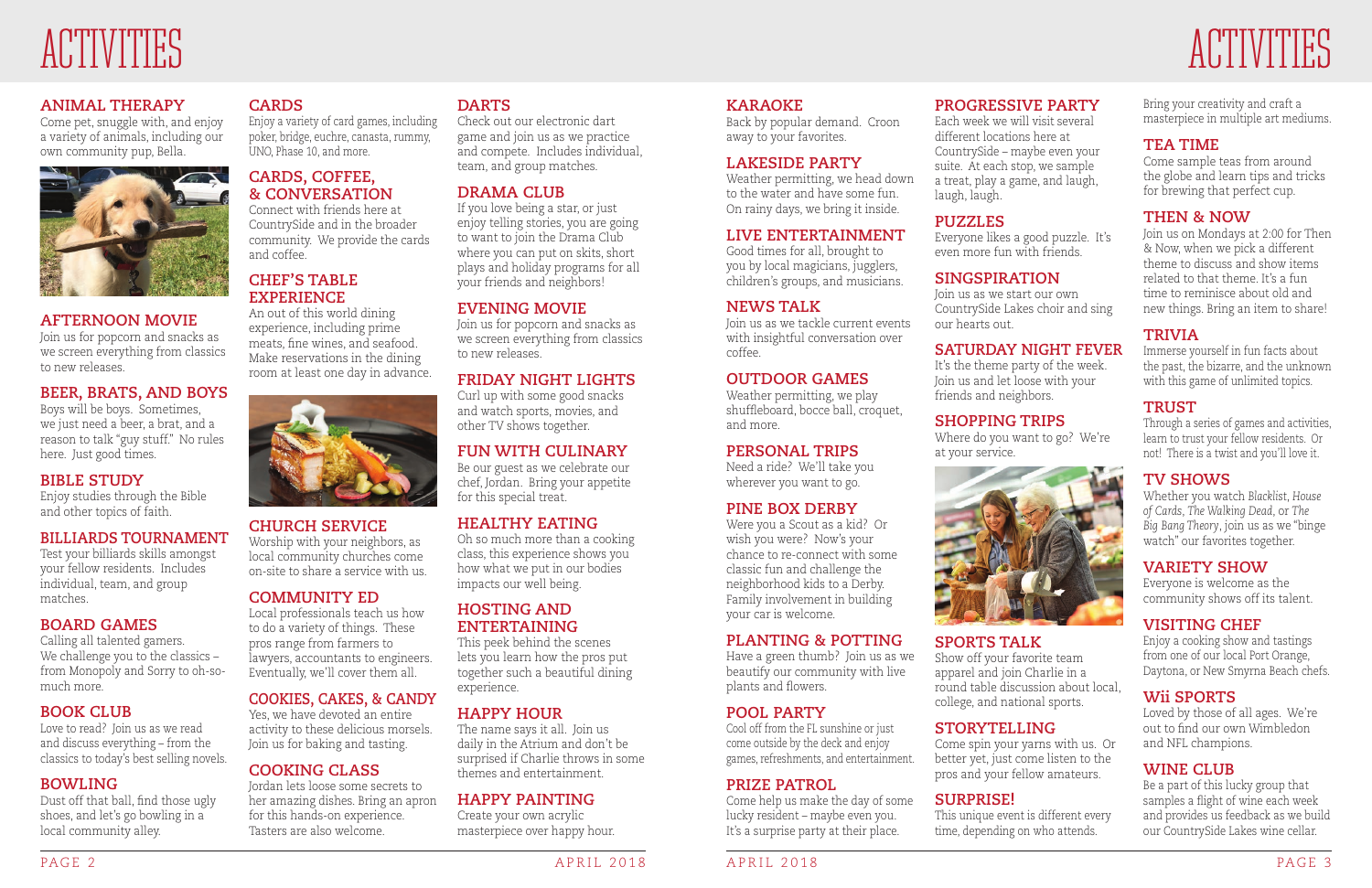CountrySide Lakes

## RESIDENT BIRTHDAYS

**April 1 Joyce Cameron**

**April 3 Joan Carriere Thelma Shaw Donald Whiting**

**April 8 Cecilia McGill**

**April 13 Madeline Mangold**

**April 17 Phyllis Carmean**

**Fay Kricek** 

**April 28 Florence Waldman**

**April 30 Bern Stainton-Jaffe**

# **Saturday**

#### 8:30 am **Shopping, Banking, & Personal Trips**

*Check In at Concierge Desk* 9:00 am

**Dominoes** *1st Floor Atrium*

10:00 am **Craft Time**

*1st Floor Atrium* **Visits with Bella** *Door to Door*

10:30 am **Puzzles**

*3rd Floor Billiards Area* 11:00 am

**Circuit Training**  *3rd Floor Exercise Area*

1:00 pm **Visits with Bella**

*1st Floor Atrium* **Indoor Games**

*1st Floor Atrium* **Stretch**

*3rd Floor Exercise Area* 2:00 pm

**Live Entertainment Marsha & Mike** *1st Floor Lobby*

3:00 pm **Outdoor Activity with Bella**

### **hursday** 9:00 am

*Backyard* **Happy Hour: Wine & Cheese**

*1st Floor Atrium* 3:15 pm **Dancing In Your Seats**

*3rd Floor Exercise Area* 6:30 pm **Evening Movie & Popcorn** *1st Floor Atrium*

7:00 pm **Billiards** *3rd Floor Billiards Area*

#### **LAST DAY OF PASSOVER**

9:00 am **Card Games** *1st Floor Atrium* **Billiards**

*3rd Floor Billiards Area* 9:30 am

**Church of Epiphany** *2nd Floor Theater Room*

10:00 am

**News Talk** *1st Floor Atrium* **Indoor Sports** *1st Floor Lobby* **Visits with Bella** *Door to Door*

1:30 pm **Bingo** *1st Floor Dining Room*

2:00 pm **Live Entertainment**

**Ron & Diane Sanders (Gospel Singers)** *1st Floor Lobby* **Wii Bowling** *2nd Floor Activity Area*

3:00 pm **Happy Hour** *1st Floor Atrium*

6:30 pm **Evening Movie & Popcorn** *1st Floor Atrium*

**Personal & Doctor Trips** *Check In at Concierge Desk* **Arts & Crafts** *2nd Floor Activity Area*

**Aerobics** *3rd Floor Exercise Area*

9:30 am

**Bible Study** *2nd Floor Activity Area* **Journey of a Lifetime Walking Club** *1st Floor Lobby*

10:00 am **Live Entertainment Paul Martinson** *1st Floor Lobby*

**Culinary Club – Donuts** *1st Floor Dining Room* **Visits with Bella** *Door to Door*

**Darts** *3rd Floor Billiards Area*

12:30 pm **Site Seeing with Stephanie** *Check In at Concierge Desk*

1:00 pm **Walks with Bella** *Backyard*

1:30 pm **Hand & Foot** *2nd Floor Activity Area*

3:00 pm **Happy Hour** *1st Floor Atrium*

**Visits with Bella** *1st Floor Atrium*

6:30 pm **Live Entertainment Shannon Rae** *1st Floor Lobby*

### Monday 8:30 am

7:30 pm **Evening Movie & Popcorn** *1st Floor Atrium*

### Wednesday 4

9:00 am **Personal Trips** *Check In at Concierge Desk* **Cornhole** *1st Floor Atrium*

9:30 am **Trivia**

*1st Floor Atrium*  9:45 am

**Singspiration** *3rd Floor Exercise Area*

10:00 am **Our Lady of Hope Mass** *2nd Floor Theater Room* **Drama Club** *1st Floor Dining Room* **Visits with Bella** *Door to Door*

10:30 am **Outdoor Games**  *Backyard*

10:45 am **Lunch Bunch** *Check In at Concierge Desk* **Functional Flex** *3rd Floor Exercise Area*

## Sunday APRIL 1-7, 2018 **Activities are shown in red. Wellness classes are in blue.** ACTIVITIES SCHEDULE

11:15 am **Circuit Training** *3rd Floor Exercise Area*

1:00 pm **Visits with Bella** *1st Floor Atrium* **Live Entertainment**

**Tom Casey**

*1st Floor Lobby* 2:00 pm **Ice Cream Social** *1st Floor Atrium* **Stretch**

*3rd Floor Exercise Area* 2:30 pm **Spanish Class**

*2nd Floor Activity Area* 3:00 pm

**Outdoor Activity with Bella** *Backyard* **Happy Hour** *1st Floor Atrium* **Yoga** *3rd Floor Exercise Area*

6:30 pm **Chef's Table** *1st Floor Dining Room* **Evening Movie & Popcorn** *1st Floor Atrium*

#### **EASTER**

9:30 am **Coffee & Conversation** *1st Floor Lobby*

#### 10:00 am

**Visits with Bella** *Door to Door* **Our Lady of Hope Group Liturgy** *2nd Floor Theater Room*

10:30 am

**Countryside Church Service**  *3rd Floor Exercise Area*

1:00 pm **Visits with Bella** *1st Floor Atrium*

2:00 pm **Board Games** *1st Floor Atrium*

3:00 pm **Happy Hour**

*1st Floor Atrium* **Outdoor Activity with Bella** *Backyard* **Trivia** *1st Floor Lobby*

**Darts** *3rd Floor Billiards Area*

6:30 pm **Evening Movie & Popcorn** *1st Floor Atrium*

9:00 am

**Personal & Doctor Trips** *Check In at Concierge Desk*

**Darts**

*3rd Floor Billiards Area*

**Wheelchair & Walker Wash**

*1st Floor Lobby* **Aerobics**

*3rd Floor Exercise Area* 9:30 am **Bible Study** *2nd Floor Theater Room* **Dancing in Your Seats** *3rd Floor Exercise Area* 10:00 am **Visits with Bella**

*Door to Door*

**Live Entertainment Paul Martinson** *1st Floor Lobby* **Prize Patrol** *1st Floor Dining Room*

**Nail Spa** *Nurses' Area* 12:45 pm **Movie Theater** *Check In at Concierge Desk*

1:00 pm **Walks with Bella**

*Backyard* **Bingo**

*1st Floor Dining Room* 2:30 pm **Visiting Chef** *1st Floor Dining Room* 3:00 pm **Happy Hour** *1st Floor Atrium* **Visits with Bella** *1st Floor Atrium* **Dominoes** *1st Floor Atrium* 6:30 pm

**Evening Movie & Popcorn**

*1st Floor Atrium*

**Darts**

*3rd Floor Billiards Area*

**Shopping, Banking, & Personal Trips**  *Check In at Concierge Desk*

9:00 am **Wheel of Fortune** *2nd Floor Theater Room*

10:00 am

**Card Club** *1st Floor Dining Room* **Dominoes** *1st Floor Atrium* **Visits with Bella** *1st Floor Atrium*

10:30 am

**Puzzles** *3rd Floor Billiards Area* **Coffee & Conversation** *1st Floor Atrium*

11:00 am **Circuit Training** *3rd Floor Exercise Area*

1:00 pm **Walmart** *Check In at Concierge Desk* **Visits with Bella** *1st Floor Atrium*

2:00 pm **Then & Now** *2nd Floor Theater Room* **Journey of a Lifetime Walking Club** *1st Floor Lobby*

3:00 pm **Yoga**

*3rd Floor Exercise Area* **Happy Hour** *1st Floor Atrium* **Outdoor Activity with Bella** *Backyard*

6:30 pm **Evening Movie & Popcorn** *1st Floor Atrium*

7:00 pm **Billiards** *3rd Floor Billiards Area*

uesdav

PAGE 4 APRIL 2018 APRIL 2018 PAGE 5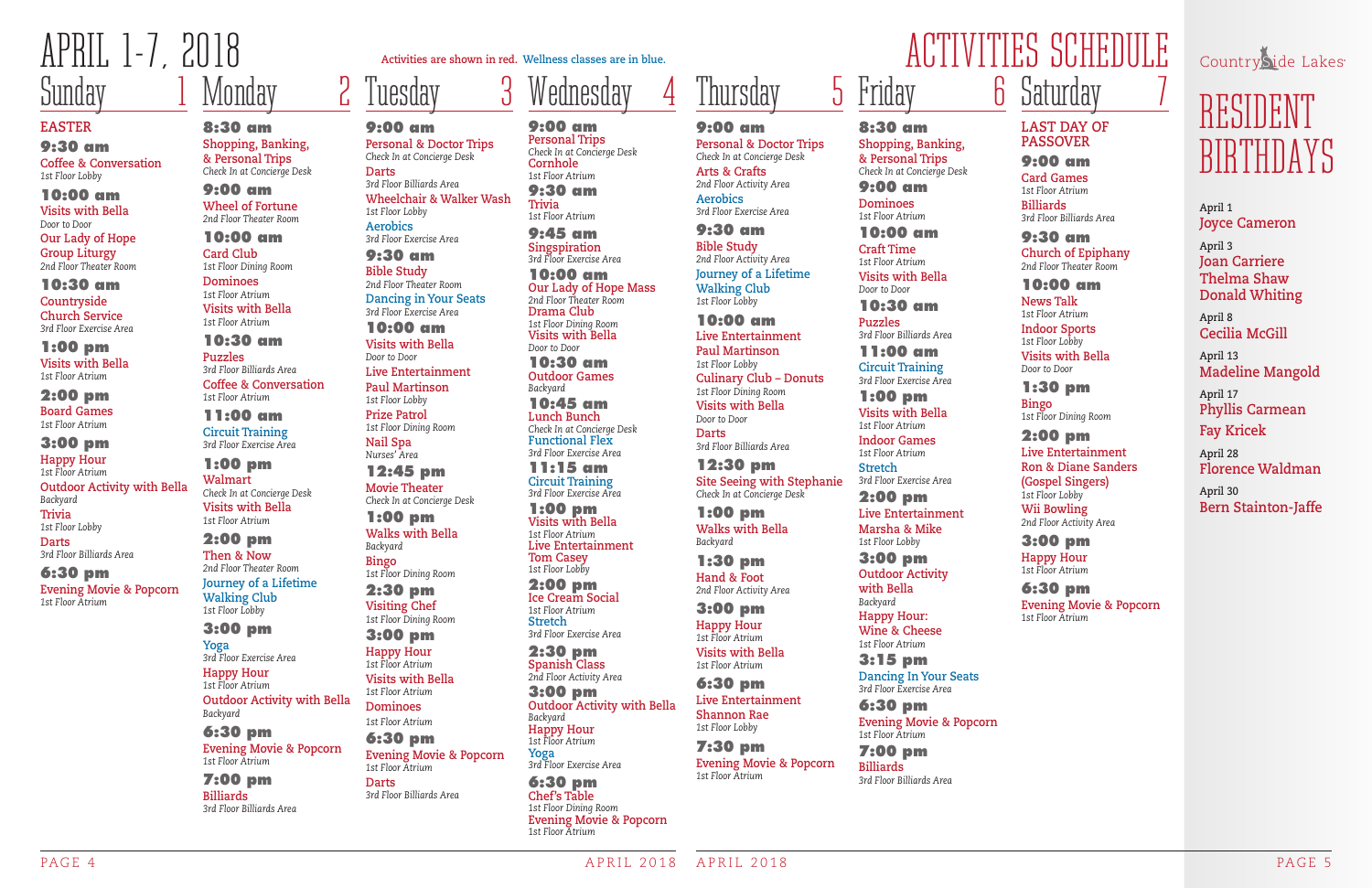CountrySide Lakes

## STAFF BIRTHDAYS

**April 14 Becky Floyd Culinary** 

**April 9 Debra Pope** Front Desk

**April 18 Stephanie Boudah** Housekeeping

**April 24 Danielle Sanseverino** Culinary

**April 26 Virginia Schutte** Front Desk

**April 27 Eden Smith** Nursing



#### 8:30 am **Shopping, Banking, & Personal Trips**  *Check In at Concierge Desk*

**Darts** *3rd Floor Billiards Area*

9:30 am **Scrabble** *1st Floor Atrium*

10:00 am **Visits with Bella** *Door to Door*

10:30 am **Dominoes** *1st Floor Atrium*

11:00 am **Circuit Training**  *3rd Floor Exercise Area*

1:00 pm **Visits with Bella** *1st Floor Atrium*

**UNO Game** *1st Floor Atrium*

**Bus Ride** *Check In at Concierge Desk* **Stretch** *3rd Floor Exercise Area*

2:00 pm **Live Entertainment One Voice** *1st Floor Lobby*

3:00 pm **Outdoor Activity with Bella** *Backyard* **Happy Hour/Wine & Cheese** *1st Floor Atrium* **Live Entertainment Judy Locke** *1st Floor Lobby*

3:15 pm **Dancing in your Seats** *3rd Floor Exercise Area*

6:30 pm **Evening Movie & Popcorn** *1st Floor Atrium*

9:00 am **Coffee & Conversation** *1st Floor Atrium* **Cornhole**  *Backyard*

9:30 am **Church of Epiphany** *2nd Floor Activity Area*

10:00 am **Indoor Sports**

*1st Floor Atrium* **News Talk** *1st Floor Lobby* **Visits with Bella**

*Door to Door*

1:00 pm **Visits with Bella** *1st Floor Atrium*

1:30 pm **Bingo** *1st Floor Dining Room*

2:00 pm **Wii Bowling** *2nd Floor Activity Area*

3:00 pm **Happy Hour** *1st Floor Atrium* **Live Entertainment Paul Martinson** *1st Floor Lobby*

6:00 pm **Movie & Popcorn** *1st Floor Atrium*

8:30 am **Personal & Doctor Trips** *Check In at Concierge Desk*

9:00 am **Aerobics** *3rd Floor Exercise Area*

Thursday

9:30 am **Bible Study** *2nd Floor Activity Area* **Journey of a Lifetime Walking Club**

*1st Floor Lobby* 10:00 am **Culinary Club** *1st Floor Dining Room* **Visits with Bella** *Door to Door*

1:00 pm **Walks with Bella** *Outside*

1:30 pm **Hand & Foot** *2nd Floor Activity Area*

3:00 pm **Live Entertainment Paul Martinson** *1st Floor Lobby* **Visits with Bella** *1st Floor Atrium*

**Happy Hour** *1st Floor Atrium*

6:30 pm **Live Entertainment**

**Shannon Rae** *1st Floor Lobby*

7:30 pm **Movie & Popcorn** *1st Floor Atrium*

9:00 am **Personal Trips** *Check In at Concierge Desk*

9:30 am **Trivia** *1st Floor Atrium*

9:45 am **Singspiration** *3rd Floor Exercise Area* 

10:00 am **Our Lady of Hope Group Liturgy** *2nd Floor Theater Room* **Drama Club** *1st Floor Dining Room* **Visits with Bella** *Door to Door*

10:45 am **Lunch Bunch** *Check In at Concierge Desk* **Functional Flex** *3rd Floor Exercise Area*

### Sunday Monday APRIL 8-14, 2018 **Activities are shown in red. Wellness classes are in blue.** ACTIVITIES SCHEDULE

11:15 am **Circuit Training** *3rd Floor Exercise Area*

11:30 am **Cornhole** *1st Floor Atrium*

1:00 pm **Visits with Bella** *1st Floor Atrium*

2:00 pm **Live Entertainment Stevie G. and Elvis** *1st Floor Lobby* **Stretch** *3rd Floor Exercise Area*

2:30 pm **Spanish Class** *2nd Floor Activity Area*

3:00 pm **Outdoor Activity with Bella** *Backyard* **Happy Hour** *1st Floor Atrium* **Yoga** *3rd Floor Exercise Area*

6:30 pm **Chef's Table** *1st Floor Dining Room* **Evening Movie & Popcorn** *1st Floor Atrium*

9:00 am **Coffee & Conversation** *1st Floor Atrium*

#### 10:00 am **No Liturgy Today**

10:30 am **Countryside Church Service** *3rd Floor Exercise Area* **Visits with Bella** *Door to Door*

1:00 pm **Live Entertainment Josh Mabe** *1st Floor Lobby*

1:30 pm **UNO Game** *2nd Floor Activity Area*

2:00 pm **Chicken Soup for the Soul** *1st Floor Lobby* **Board Games** *2nd Floor Activity Area*

3:00 pm **Outdoor Activity with Bella**  *Backyard* **Trivia** *1st Floor Lobby* **Happy Hour** *1st Floor Atrium* 6:30 pm

**Evening Movie & Popcorn** *1st Floor Atrium*

9:00 am

**Personal & Doctor Trips** *Check In at Concierge Desk*

**Darts Aerobics**

*3rd Floor Exercise Area* 9:30 am **Bible Study** *2nd Floor Theater Room* **Prize Patrol** *1st Floor Dining Room* **Dancing in Your Seats** *3rd Floor Exercise Area* 10:00 am **Visits with Bella**

*Door to Door*

**Live Entertainment Paul Martinson** *1st Floor Lobby* **Nail Spa** *Nurses' Area* 1:00 pm **Walks with Bella**

### Wednesday

*Backyard* **Bingo**

*1st Floor Dining Room*

**Darts**

*3rd Floor Billiards Area*

2:30 pm **Visiting Chef** *1st Floor Dining Room* 3:00 pm **Happy Hour** *1st Floor Atrium* **Visits with Bella** *1st Floor Atrium* **Connect Hearing** *2nd Floor Activity Area*

6:00 pm

**Evening Movie & Popcorn**

*1st Floor Atrium* 7:00 pm **Billiards**

*3rd Floor Billiards Area*

8:30 am **Shopping, Banking, & Personal Trips**  *Check In at Concierge Desk*

#### 9:00 am **Wii Bowling**

*2nd Floor Theater Room*

10:00 am **Card Club** *1st Floor Atrium* **Visits with Bella** *1st Floor Atrium*

10:30 am **Coffee & Conversation** *1st Floor Atrium*

11:00 am **Circuit Training** *3rd Floor Exercise Area*

1:00 pm **Visits with Bella** *1st Floor Atrium* **Shopping** *Check In at Concierge Desk* **Darts** *3rd Floor Billiards Area*

2:00 pm **Then & Now**

*2nd Floor Theater Room* **Journey of a Lifetime Walking Club** *1st Floor Lobby*

3:00 pm

**Yoga** *3rd Floor Exercise Area* **Outdoor Activity with Bella** *Backyard* **Happy Hour** *1st Floor Atrium*

6:30 pm **Evening Movie & Popcorn** *1st Floor Atrium*

uesdav

PAGE 6 APRIL 2018 APRIL 2018 PAGE 7

Friday

# Saturday 14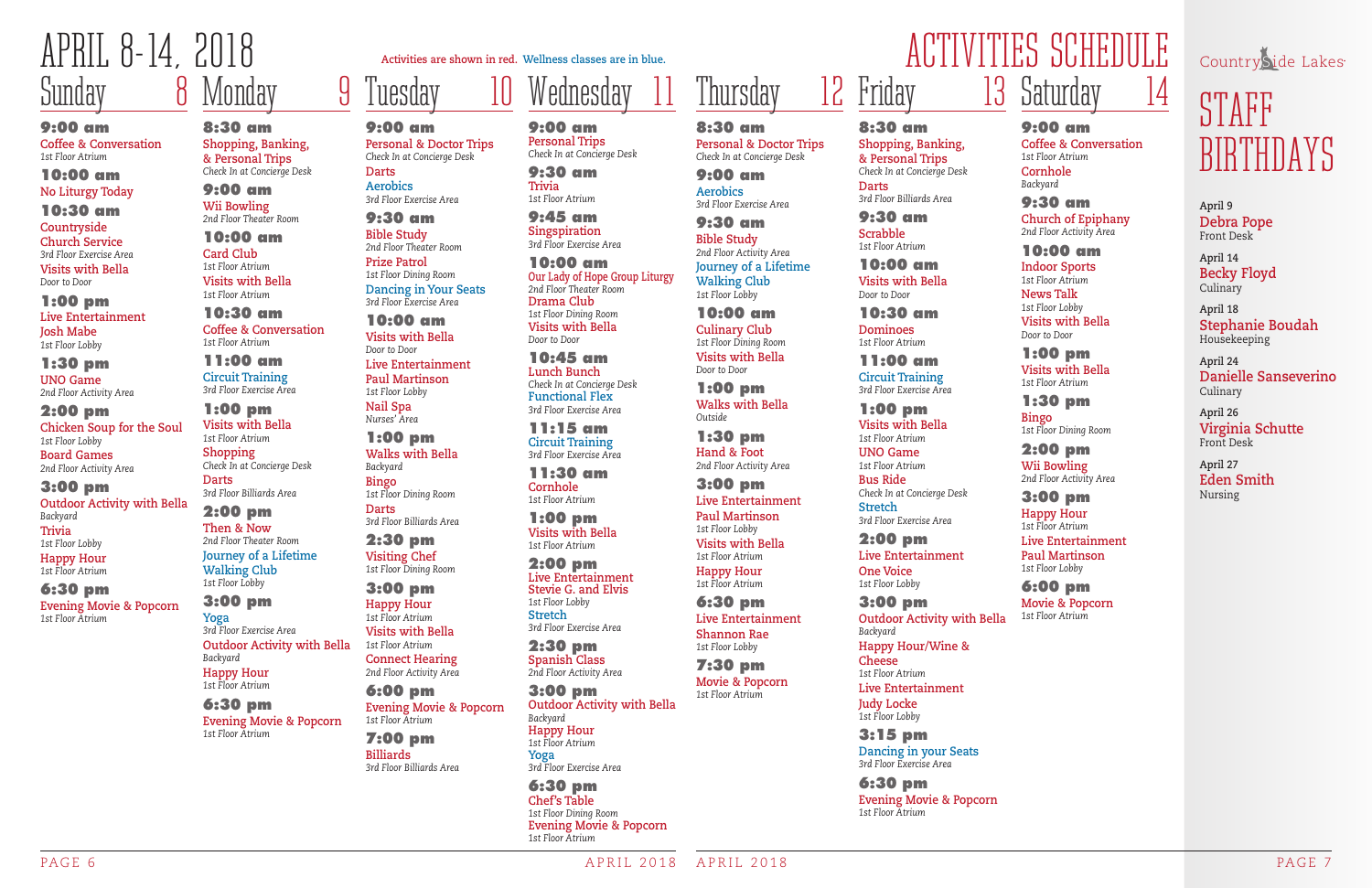HOLIDAYS & SPECIAL EVENTS

**April 1–20 Aries**

**April 21–31 Taurus**

**Year of the Dog**

**April 1 Easter**

**April 7 Last Day of Passover**

**April 17 Tax Day (Observed)**



#### 9:30 am **Coffee & Conversation** *1st Floor Atrium*

10:00 am **Our Lady of Hope Group Liturgy** *2nd Floor Activity Area*

#### 10:30 am

**Countryside Church Service** *3rd Floor Exercise Area* **Visits with Bella** *Door to Door*

1:00 pm

**Cards** *1st Floor Atrium*

#### 2:00 pm

**Board Games** *1st Floor Atrium* **Chicken Soup for the Soul** *2nd Floor Library*

#### 3:00 pm

**Happy Hour** *1st Floor Atrium* **Trivia**  *1st Floor Lobby*

#### 6:30 pm

**Evening Movie & Popcorn** *1st Floor Atrium*

**TAX DAY (OBSERVED)**

9:00 am

**Personal & Doctor Trips** *Check In at Concierge Desk*

**Aerobics**

*3rd Floor Exercise Area* 9:30 am **Bible Study** *2nd Floor Activity Area* **Aquatic Aerobics** *Outdoor Pool Area (weather permitting)* 10:00 am **Visits with Bella**

*Door to Door*

**Live Entertainment Paul Martinson** *1st Floor Lobby* **Nail Spa**  *Nurses' Area* **Prize Patrol** *1st Floor Dining Room* 11:00 am

**Darts**

*3rd Floor Billiards Area* **Circuit Training**  *3rd Floor Exercise Area* 12:30 pm **Movie Theater** *Check In at Concierge Desk*

1:00 pm **Walks with Bella**

*Backyard*

1:30 pm

**Bingo**

*1st Floor Dining Room* 2:30 pm

**Cupcake Decorating** *1st Floor Dining Room* 3:00 pm **Happy Hour** *1st Floor Atrium* **Visits with Bella** *1st Floor Atrium* 6:30 pm

**Evening Movie & Popcorn**

*1st Floor Atrium* **Billiards**

*3rd Floor Billiards Area*

### Wednesday 18

9:00 am **Personal Trips** *Check In at Concierge Desk* **Resident Council Meeting** *1st Floor Atrium* 

9:45 am **Singspiration** *2nd Floor Activity Area*

10:00 am **Drama Club** *1st Floor Dining Room* **Book Club** *2nd Floor Library* **Visits with Bella** *Door to Door*

Thursday 19 Friday 20

# Saturday 21

10:30 am **Functional Flex** *3rd Floor Exercise Area*

11:00 am **Circuit Training** *3rd Floor Exercise Area*

11:30 am **Birthday Lunch** *1st Floor Dining Room*

1:00 pm **Visits with Bella** *1st Floor Atrium* **Indoor Games** *1st Floor Atrium*

2:00 pm **Stretch** *3rd Floor Exercise Area*

2:30 pm **Spanish Class** *2nd Floor Activity Area*

3:00 pm **Happy Hour**

*1st Floor Atrium* **Live Entertainment Paul Martinson** *1st Floor Lobby* **Yoga** *3rd Floor Exercise Area*

6:30 pm **Chef's Table** *1st Floor Dining Room* **Live Entertainment George Gall** *1st Floor Lobby*

7:30 pm **Evening Movie & Popcorn** *1st Floor Atrium*

#### 8:30 am **Personal & Doctor Trips** *Check In at Concierge Desk*

9:00 am **Aerobics** *3rd Floor Exercise Area*

9:30 am **Bible Study**

*2nd Floor Activity Area* **Aquatic Aerobics** *Outdoor Pool Area (weather permitting)*

### Sunday 15 Monday APRIL 15-21, 2018 **Activities are shown in red. Wellness classes are in blue.** ACTIVITIES SCHEDULE

10:00 am **Culinary Club** *1st Floor Dining Room* **Visits with Bella** *Door to Door* 

12:30 pm **Bella Beach Day** *Check In at Concierge Desk*

1:30 pm **Hand & Foot** *2nd Floor Activity Area*

3:00 pm **Visits with Bella** *1st Floor Atrium*

**Happy Hour** *1st Floor Atrium* **Live Entertainment Paul Martinson** *1st Floor Lobby*

6:30 pm **Live Entertainment**

**Shannon Ray** *1st Floor Lobby*

7:30 pm **Evening Movie & Popcorn** *1st Floor Atrium*

9:00 am **Outdoor Games Shuffleboard** *Backyard*

9:00 am **Billiards** *3rd Floor Billiards Area*

9:30 am **Church of Epiphany** *2nd Floor Theater Room*

10:00 am

**News Talk** *1st Floor Atrium* **Indoor Sports** *1st Floor Atrium* **Visits with Bella** *Door to Door*

1:30 pm **Bingo** *1st Floor Dining Room*

**Bowling** *2nd Floor Activity Area*

3:00 pm **Happy Hour** *1st Floor Atrium*

6:30 pm **Live Entertainment Blue Velvet** *1st Floor Lobby*

7:30 pm **Evening Movie & Popcorn** *1st Floor Atrium*

CountrySide Lakes

#### 9:00 am **Dominoes** *1st Floor Atrium*

10:00 am **Visits with Bella** *Door to Door* **Outdoor Games** *Backyard*

11:00 am **Wii Games – Baseball** *2nd Floor Activity Area* **Circuit Training**  *3rd Floor Exercise Area*

1:00 pm

**Bus Ride** *Check In at Concierge Desk* **Visits with Bella** *1st Floor Atrium*

**Darts** *3rd Floor Billiards Area* **Stretch** *3rd Floor Exercise Area*

2:00 pm **Live Entertainment Marsha & Mike**

*1st Floor Lobby*

3:00 pm **Happy Hour Wine & Cheese** *1st Floor Atrium*

3:15 pm **Dancing In Your Seats** *3rd Floor Exercise Area*

6:30 pm **Evening Movie & Popcorn** *1st Floor Atrium*

#### 8:30 am **Shopping & Banking Trips**  *Check In at Concierge Desk*

9:00 am **Pictionary** *2nd Floor Activity Area*

10:00 am **Card Club** *1st Floor Atrium* **Visits with Bella** *Door to Door* **Coffee & Conversation** *1st Floor Atrium*

#### 11:00 am **Circuit Training**  *3rd Floor Exercise Area* **Dominoes** *1st Floor Atrium*

1:00 pm **Bealls, Ross, Walgreens** *Check In at Concierge Desk* **Visits with Bella** *1st Floor Atrium* **Live Entertainment Bobby Meeks** *1st Floor Lobby*

#### 2:00 pm **Then & Now**

*2nd Floor Activity Area* **Journey of a Lifetime Walking Club** *1st Floor Lobby*

3:00 pm **Outdoor Activity with Bella** *Backyard* **Happy Hour** *1st Floor Atrium* **Yoga** *3rd Floor Exercise Area*

6:30 pm **Evening Movie & Popcorn** *1st Floor Atrium*

uesday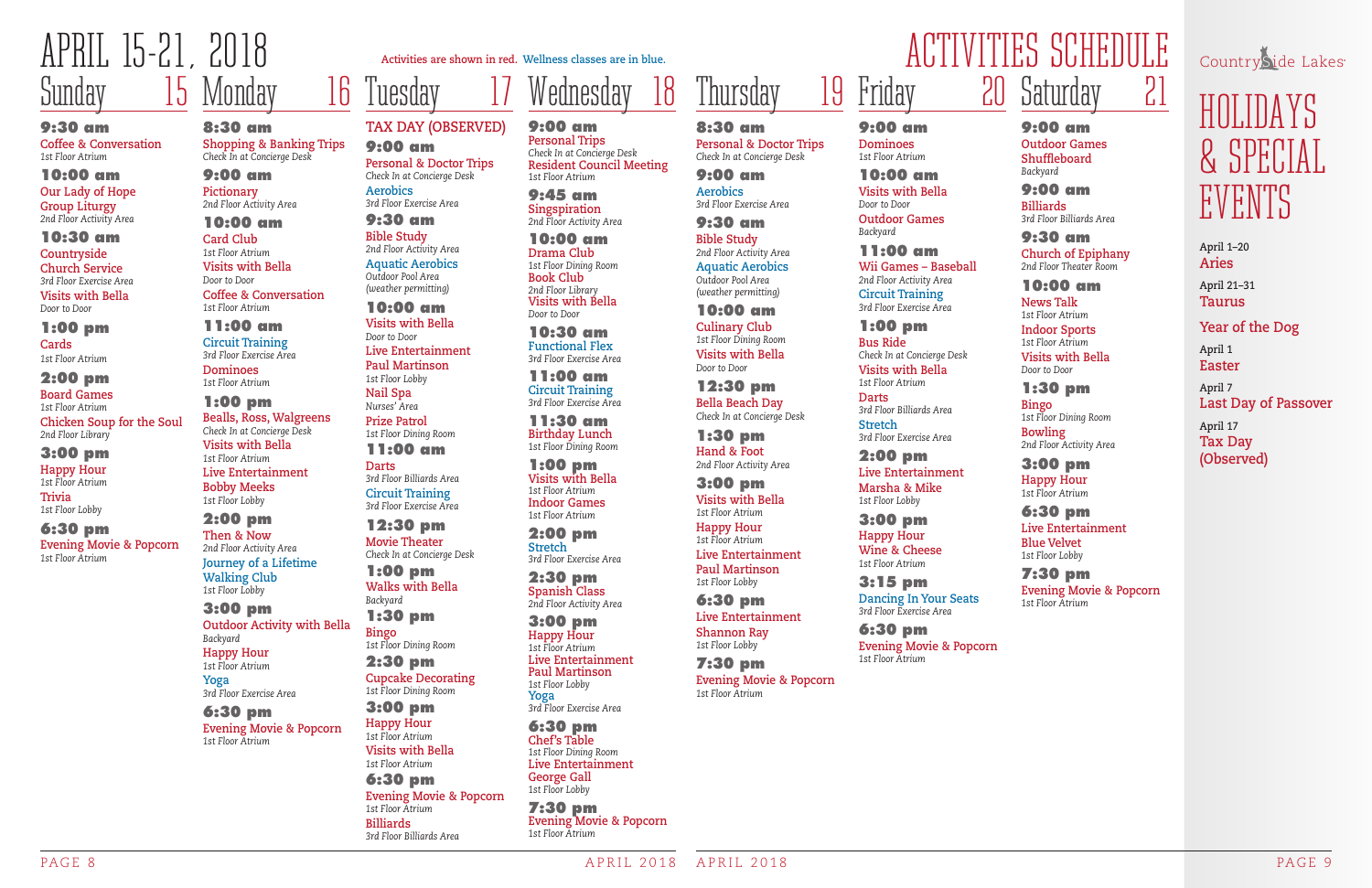PAGE 10 APRIL 2018 APRIL 2018 PAGE 11

#### 9:00 am **Coffee & Conversation**

*1st Floor Atrium*

#### 10:00 am

**Sunday Brunch** *1st Floor Dining Room* **Visits with Bella**

*Door to Door* **Our Lady of Hope** 

**Group Liturgy** *2nd Floor Theater Room*

10:30 am

**Countryside Church Service** *3rd Floor Exercise Area*

1:00 pm **Visits with Bella** *1st Floor Atrium* **Live Entertainment Josh Mabe**

*1st Floor Lobby* **Board Games** *2nd Floor Activity Area*

2:00 pm **Chicken Soup for the Soul** *1st Floor Lobby* **Girl Scout Tea Party** *1st Floor Dining Room*

#### 3:00 pm

**Happy Hour** *1st Floor Atrium* **Trivia** *1st Floor Lobby*

**Darts** *3rd Floor Billiards Area*

6:30 pm **Evening Movie & Popcorn** *1st Floor Atrium*

9:00 am

**Doctor & Personal Trips** *Check In at Concierge Desk*

**Aerobics**

### Wednesday 25

*3rd Floor Exercise Area*

9:30 am **Bible Study** *2nd Floor Activity Area* **Aquatic Aerobics** *Outdoor Pool Area (weather permitting)* 10:00 am **Visits with Bella** *Door to Door*

**Live Entertainment Paul Martinson** *1st Floor Lobby* **Nail Spa** *Nurses' Area*

### Thursday 26 Friday

**Wii Games – Tennis** *2nd Floor Activity Area* 10:30 am **Coffee & Cookies** *1st Floor Atrium* **Prize Patrol** *1st Floor Dining Room* 1:00 pm **Walks with Bella**

*Backyard*

1:30 pm

**Bingo**

*1st Floor Dining Room* 2:00 pm

**Live Entertainment**

**Jiller** *1st Floor Lobby* 2:30 pm **Food Garnishing** *1st Floor Dining Room* 3:00 pm **Happy Hour** *1st Floor Atrium* **Visits with Bella** *1st Floor Atrium* 6:30 pm

**Evening Movie & Popcorn**

*1st Floor Atrium*

9:00 am **Personal Trips** *Check In at Concierge Desk*

> 9:30 am **Trivial Pursuit** *1st Floor Atrium*

**Book Club** *2nd Floor Library*

9:45 am **Singspiration** *3rd Floor Exercise Area*

10:00 am **Drama Club** *2nd Floor Activity Area* **Visits with Bella** *Door to Door*

10:45 am **Lunch Bunch** *Check In at Concierge Desk* **Functional Flex** *3rd Floor Exercise Area*

11:00 am **Circuit Training** *3rd Floor Exercise Area*

1:00 pm **Visits with Bella** *1st Floor Atrium*

2:00 pm **Board Games** *1st Floor Atrium*

2:00 pm **Stretch** *3rd Floor Exercise Area*

2:30 pm **Spanish Class** *2nd Floor Activity Area*

3:00 pm **Happy Hour** *1st Floor Atrium*

6:30 pm **Chef's Table** *1st Floor Dining Room* **Evening Movie & Popcorn** *1st Floor Atrium*

8:30 am **Personal & Doctor Trips** *Check In at Concierge Desk*

9:00 am **Aerobics** *3rd Floor Exercise Area*



9:30 am **Bible Study** *2nd Floor Activity Area* **Aquatic Aerobics**

*Outdoor Pool Area (weather permitting)*

10:00 am **Culinary Club** *1st Floor Dining Room* **Visits with Bella** *Door to Door*

1:00 pm **Walks with Bella** *Backyard*

1:30 pm **Hand & Foot** *2nd Floor Activity Area*

3:00 pm **Live Entertainment James Wise** *1st Floor Lobby* **Visits with Bella** *1st Floor Atrium* **Happy Hour**

*1st Floor Atrium*

6:30 pm **Evening Movie & Popcorn** *1st Floor Atrium*

#### 9:00 am **Outdoor Games** *Backyard*

10:00 am **Visits with Bella** *Door to Door*

**Darts** *3rd Floor Billiards Area*

10:30 am

**Dominoes** *1st Floor Atrium*

11:00 am **Wii Games** 

*2nd Floor Activity Area* **Circuit Training**  *3rd Floor Exercise Area*

1:00 pm **Bus Ride** *Check In at Concierge Desk* **Visits with Bella** *1st Floor Atrium*

**Stretch** *3rd Floor Exercise Area*

2:00 pm **Happy Hour** *1st Floor Atrium*

2:30 pm **Live Entertainment Judy Locke** *1st Floor Lobby*

3:00 pm **Happy Hour**

#### **Wine & Cheese** *1st Floor Atrium* 3:15 pm

# Saturday 28

**Dancing In Your Seats** *3rd Floor Exercise Area*

6:30 pm **Evening Movie & Popcorn** *1st Floor Atrium*

#### 9:00 am **Outdoor Games** *Backyard* **Billiards**  *3rd Floor Billiards Area*

9:30 am **Church of Epiphany** *2nd Floor Activity Area*

#### 10:00 am

**News Talk** *1st Floor Lobby* **Visits with Bella** *Door to Door* **Indoor Sports**  *1st Floor Atrium*

#### 1:30 pm **Live Entertainment Forgiven Way** *1st Floor Lobby*

**Bingo** *1st Floor Dining Room*

#### 3:00 pm

**Drama Club Presents** *1st Floor Lobby*

**Happy Hour** *1st Floor Atrium*

#### 6:30 pm

**Evening Movie & Popcorn** *1st Floor Atrium* **Darts** *3rd Floor Billiards Area*

8:30 am **Shopping, Banking, & Personal Trips**  *Check In at Concierge Desk*

9:00 am **Darts**

*3rd Floor Billiards Area*

10:00 am **Card Club** *1st Floor Atrium* **Visits with Bella** *Door to Door*

11:00 am **Circuit Training**  *3rd Floor Exercise Area*

11:30 am **Puzzles** *3rd Floor Billiards Area*

1:00 pm **Walmart** *Check In at Concierge Desk* **Visits with Bella** *1st Floor Atrium*

2:00 pm **Then & Now** *2nd Floor Activity Area* **Journey of a Lifetime Walking Club** *1st Floor Lobby*

3:00 pm **Outdoor Activity with Bella**  *Backyard* **Happy Hour**

*1st Floor Atrium* **Yoga** *3rd Floor Exercise Area*

6:30 pm **Evening Movie & Popcorn** *1st Floor Atrium*

uesday

Mickey won pretty white sunglasses for Potato Bowling



Wanda also played very well!





### POTATO BOWLING ON SAINT PATRICK'S DAY

COUNTRYSIDE ACTIVITY SPOTLIGHT